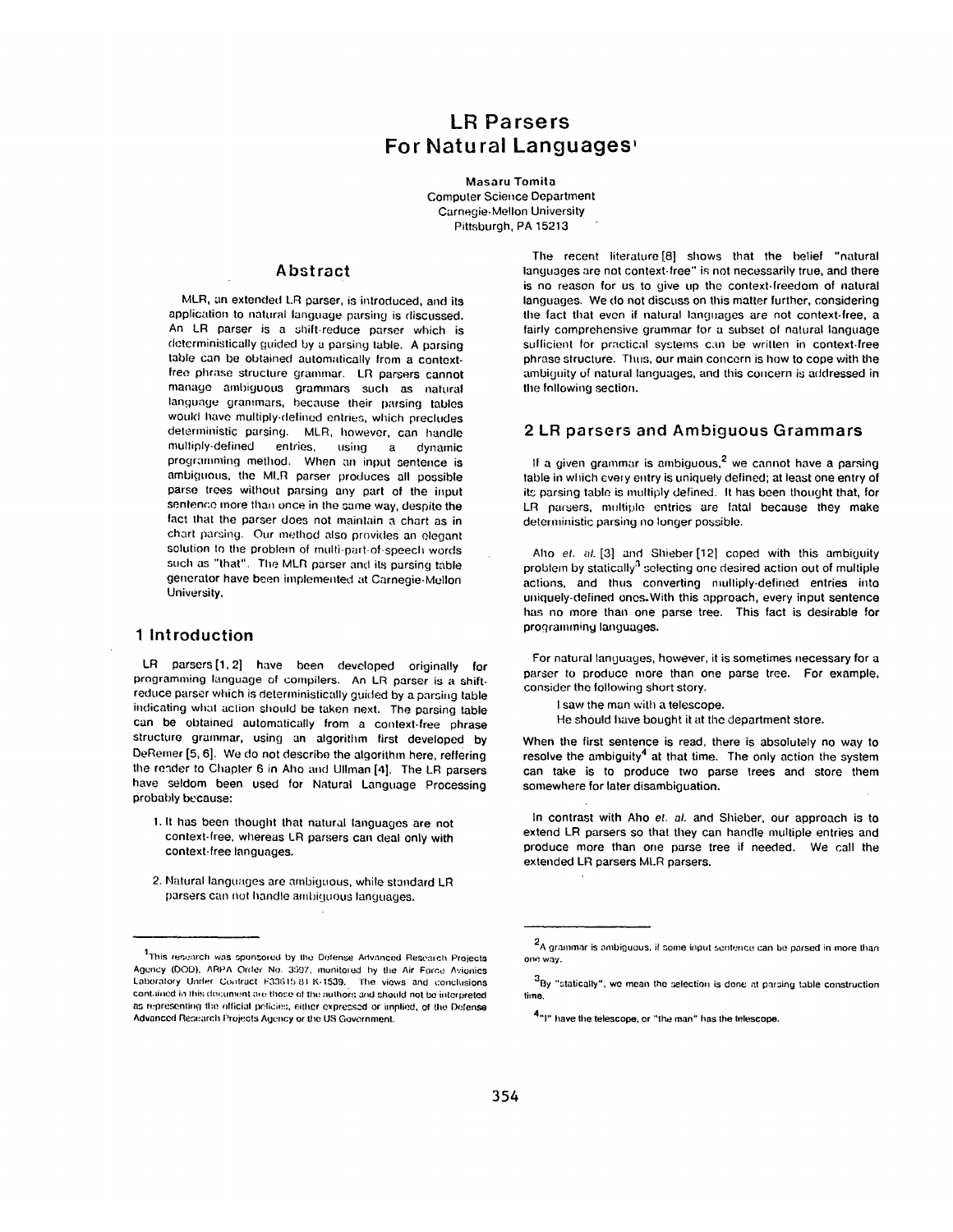## **3 MLR Parsers**

An example grammar and its MLR parsing table produced by the construction algorithm are shown in fig. 1 and 2, respectively. The MLR parsing table construction algorithm is exactly the same as the algorithm for LR parsers. Only the difference is that an MLR parsing table may have multiple entries. Grammar symbols starting with "\*" represent pre-terminals. "sh  $n$ " in the action table (the left part of the table) indicates the action "shift one word from input buffer onto the stack, and go to state n". "re n" indicates the action "reduce constituents on the stack using rule  $n$ ". "acc" stands for the action "accept", and blank spaces represent "error". Goto table (the right part of the table) decides to what state the parser should go after a reduce action. The exact definition and operation of LR parsers can be found in Aho and Ulhnan [4].

We can see that there are two multiple entries in the table; on the rows of state 11 and 12 at the column of "\*prep". As mentioned above, once a parsing table has multiple entries, deterministic parsing is no longer possible; some kind of nondeterminism is necessary. We shali see that our dynamic programming approach, which is described below, is much more efficient than conventional breath-first or depth-first search, and makes MLR parsing feasible.

Our approach is basically pseudo-parallelism (breath-first search). When a process encounters a multiple entry with n different actions, the process is split into n processes, and they are executed individually and parallelly. Each process is continued until either an "error" or an "accept" action is found. The processes are, however, synchronized in the following way: When a process "shifts" a word, it waits until all other processes "shift" the word. Intuitively, all processes always look at the same word. After all processes shift a word, the system may find that two or more processes are in the same state; that is, some processes have a common state number on the top of their stacks. These processes would do the exactly same thing until that common state number is popped from their stacks by some "reduce" action. In our parser, this common part is processed only once. As soon as two or more processes in a common state are found, they are combined into one process. This combining mechanism guarantees that any part of an input sentence is parsed no more than once in the same manner. This makes the parsing much more efficient than simple breath-first or depth-first search. Our method has the same effect in terms of parsing efficiency that posting and recognizing common subconstituents

of different parses have in the chart parsing method [10, 11]. The idea should be made clear by the following example.

## **4 An Example**

In this section, we demonstrate, step by step, how our MLR parser processes the sentence:

I SAW A MAN WITH A TELESCOPE

using the grammar and the parsing table shown in fig 1 and 2. This sentence is ambiguous, and the parser should accept the sentence in two ways.

Until the system finds a multiple entry, it behaves in the exact same manner as a conventional LR parser, as shown in fig 3-a below. The number on the top (rightmost) of the stack indicates the current state. Initially, the current state is 0. Since the parser is looking at the word "1", whose category is "\*n", the next action "shift and goto state 4" is determined from the parsing table. The. parser takes the word "1" away from the input buffer, and pushes the preterminal "\*n" onto the stack. The next word the parser is looking at is "SAW", whose category is "\*v", and "reduce using rule 3" is determined as the next action. After reducing, the parser determines the current state, 2, by looking at the intersection of the row of state 0 and the column of "NP", and so on.

|                          | <b>STACK</b> |  |                          |                 |            | NEXT-ACTION NEXT-WORD |
|--------------------------|--------------|--|--------------------------|-----------------|------------|-----------------------|
| 0                        |              |  |                          | sh 4            |            | 1                     |
| $0 - n 4$                |              |  |                          | re 3            |            | SAW                   |
| 0 NP 2                   |              |  |                          | sh <sub>7</sub> |            | SAW                   |
| $0$ NP $2$ $\bullet$ v 7 |              |  |                          | sh 3            |            | A                     |
|                          |              |  | 0 NP 2 *v 7 *det 3       |                 | sh 10      | <b>MAN</b>            |
|                          |              |  | 0 NP 2 *v 7 *det 3 *n 10 | re 4            |            | WITH                  |
|                          |              |  | 0 NP 2 *v 7 NP 12        |                 | ro 7, sh 6 | WITH                  |

**Fig 3oa** 

At this point, the system finds a multiple entry with two different actions, "reduce 7" and "shift 6". Both actions are processed in parallel, as shown in fig 3-b.

|                                           | State | *det | ÷n.  | $\cdot$ | *prep   | - \$ | NP PP VP S        |
|-------------------------------------------|-------|------|------|---------|---------|------|-------------------|
|                                           | 0     | sn3  | sh4  |         |         |      | 2                 |
|                                           |       |      |      |         | sh6     | acc  | 5                 |
|                                           |       |      |      | sh7     | sh6     |      | $\mathbf{9}$<br>8 |
| (1)<br>$S \rightarrow$ NP VP              |       |      | sh10 |         |         |      |                   |
| (2)<br>$S \rightarrow S$ $SPP$            | 4     |      |      | re3     | re3     | re3  |                   |
| (3)<br>$NP$ --> $*n$                      | 5     |      |      |         | re2     | re2  |                   |
| (4)<br>$NP$ --> *det *n                   | 6     | sh3  | sh4  |         |         |      | 11                |
| (5)<br>$NP$ --> $NP$ $PP$                 |       | sh3  | sh4  |         |         |      | 12                |
| (6)<br>$PP \rightarrow \bullet$ $prep NP$ | 8     |      |      |         | re 1    | rel  |                   |
| (7)<br>$VP$ --> *v NP                     | 9     |      |      | re 5    | re5     | re5  |                   |
|                                           | 10    |      |      | re4     | re4     | re4  |                   |
|                                           | 11    |      |      | re6     | re6,sh6 | re6  | 9                 |
|                                           | 12    |      |      |         | re7,sh6 | re7  | 9                 |
| Fig 1                                     |       |      |      |         |         |      |                   |

**Fig 2**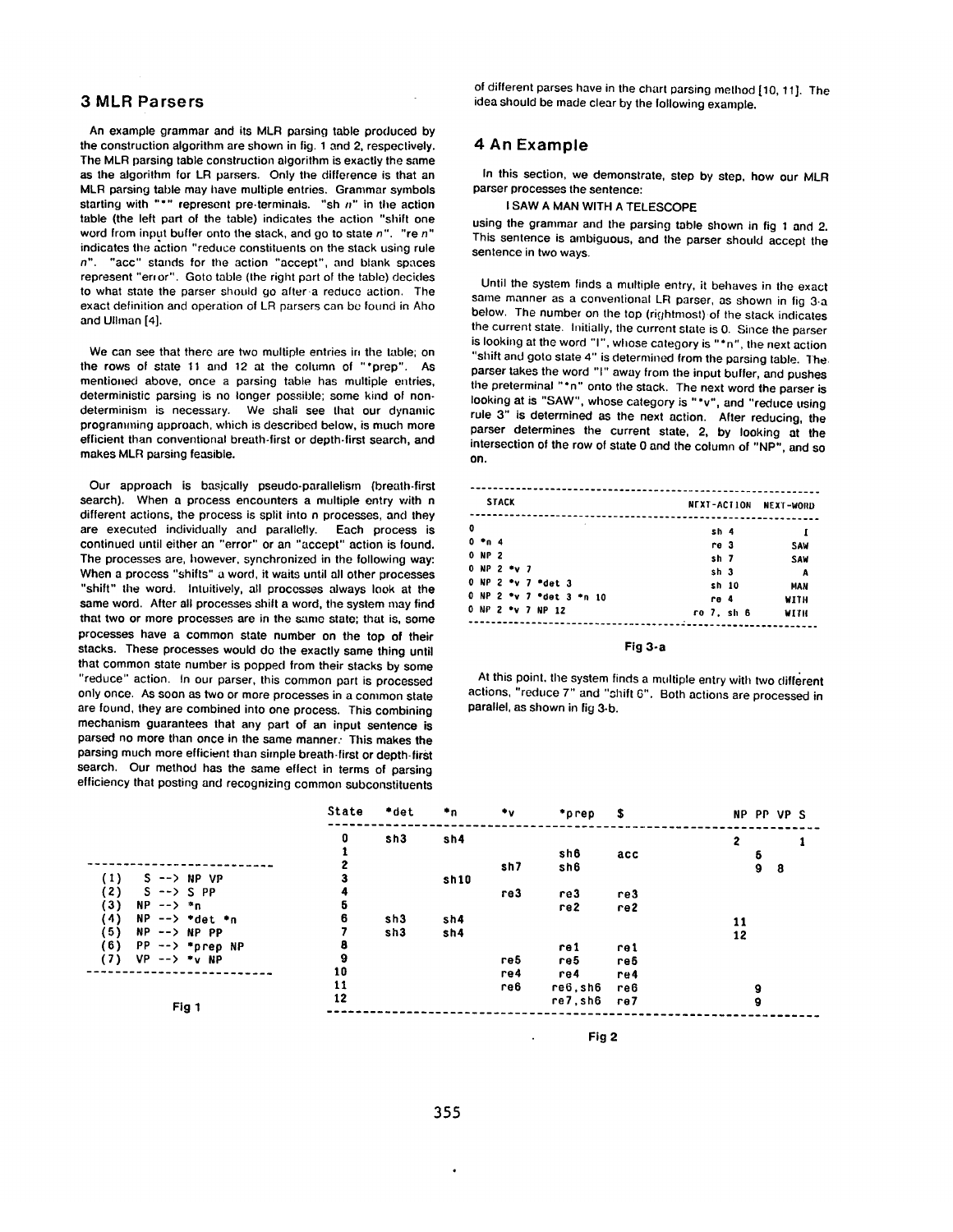| 0 NP 2 VP 8     |                           | re 1            | WETH |
|-----------------|---------------------------|-----------------|------|
|                 | 0 NP 2 *v 7 NP 12 *prep 6 | wait            | А    |
| 0S1             |                           | sh 6            | WITH |
|                 | 0 NP 2 *v 7 NP 12 *prep 6 | wait            | A    |
| $0.5 + *prep 6$ |                           | sh <sub>3</sub> | А    |
|                 | 0 NP 2 *v 7 NP 12 *prep 6 | sh 3            | Α    |

#### Fig  $3-b$

Here, the system finds that both processes have the common state number, 6, on the top of their stacks. It combines two processes into one, and operates as if there is only one process, as shown in fig 3-c.

| $0.5.1$ dimensional $10.5.6$<br>0 NP 2 *v 7 NP 12                               |                                                                                                                                                                                                                                                                                                                                                                                                                                                                                                   | sh 3    | А               |
|---------------------------------------------------------------------------------|---------------------------------------------------------------------------------------------------------------------------------------------------------------------------------------------------------------------------------------------------------------------------------------------------------------------------------------------------------------------------------------------------------------------------------------------------------------------------------------------------|---------|-----------------|
| $0.5.1$ $1.3$ $1.4$ $1.3$ $1.4$ $1.5$ $1.4$ $1.5$ $1.5$ $1.6$ $1.3$ $1.6$ $1.3$ |                                                                                                                                                                                                                                                                                                                                                                                                                                                                                                   |         | sh 10 TELESCOPE |
|                                                                                 | $0.5.1$ $\longrightarrow$ $1.4$ $\longrightarrow$ $1.4$ $\longrightarrow$ $1.4$ $\longrightarrow$ $1.4$ $\longrightarrow$ $1.4$ $\longrightarrow$ $1.4$ $\longrightarrow$ $1.4$ $\longrightarrow$ $1.4$ $\longrightarrow$ $1.4$ $\longrightarrow$ $1.4$ $\longrightarrow$ $1.4$ $\longrightarrow$ $1.4$ $\longrightarrow$ $1.4$ $\longrightarrow$ $1.4$ $\longrightarrow$ $1.4$ $\longrightarrow$ $1.4$ $\longrightarrow$ $1.4$ $\longrightarrow$ $1.4$ $\longrightarrow$ $1.4$ $\longrightarrow$ |         |                 |
| OS Lesses supporter that the SAP 11<br>0 NP 2 *v 7 NP 12                        |                                                                                                                                                                                                                                                                                                                                                                                                                                                                                                   | $r$ o 6 |                 |
|                                                                                 |                                                                                                                                                                                                                                                                                                                                                                                                                                                                                                   |         |                 |

#### Fig 3-c

The action "reduce 6" pops the common state number 6, and the system can no longer operate the two processes as one. The two processes are, again, operated in parallel, as shown in fig  $3-d.$ 

| 0 S 1 PP 5<br>0 NP 2 *v 7 NP 12 PP 9 | re 2<br>re 5   |  |
|--------------------------------------|----------------|--|
| 0S1<br>0 NP 2 *v 7 NP 12             | accept<br>re 7 |  |

#### Fig 3-d

Now, one of the two processes is finished by the action "accept". The other process is still continued, as shown in fig  $3-e$ 

| 0 NP 2 VP 8 | re l   | - 1                      |
|-------------|--------|--------------------------|
| 0 S L       | accopt | $\overline{\phantom{a}}$ |
|             |        |                          |

This process is also finished by the action "accept". The system has accepted the input sentence in both ways. It is important to note that any part of the input sentence, including the prepositional phrase "WITH A TELESCOPE", is parsed only once in the same way, without maintaining a chart.

### **5 Another Example**

Some English words belong to more than one grammatical category. When such a word is encountered, the MLR parsing table can immediately tell which of its categories are legal and which are not. When more than one of its categories are legal, the parser behaves as if a multiple entry were encountered. The idea should be made clear by the following example.

### Consider the word "that" in the sentence:

That information is important is doubtful.

A sample grammar and its parsing table are shown in Fig. 4 and 5, respectively. Initially, the parser is at state 0. The first word "that" can be either "\*det" or "\*that", and the parsing table tells us that both categories are legal. Thus, the parser processes "sh 5" and "sh 3" in parallel, as shown below.

| <b>STACK</b>        | NEXT ACTION NEXT WORD           |             |
|---------------------|---------------------------------|-------------|
|                     |                                 |             |
| $\bf{0}$            | sh <sub>5</sub> sh <sub>3</sub> | fhat        |
|                     |                                 |             |
| 0                   | sh 5                            | That        |
| ٥                   | sh 3                            | That        |
|                     |                                 |             |
| O *det 5<br>$\cdot$ | sh 9                            | information |
| $0$ *that 3         | sh 4                            | information |
|                     |                                 |             |
| $0 - det 5 - n 9$   | re 2                            | 1s          |
| $0$ *that $3$ *n 4  | re 3                            | is          |
| <b>ONP 2</b>        | sh 6                            | 1s          |
|                     |                                 |             |
| 0 *that 3 NP 2      | sh 6                            | is          |
|                     |                                 |             |

#### Fig.  $6-a$

At this point, the parser founds that both processes are in the same state, namely state 2, and they are combined as one process.

| Fig $3-e$                                                                                                                       | State  | *adj | • <sub>be</sub> | *det | ٠n  | "that \$ |      | <b>NP</b>    | S. | VP |
|---------------------------------------------------------------------------------------------------------------------------------|--------|------|-----------------|------|-----|----------|------|--------------|----|----|
|                                                                                                                                 | 0      |      |                 | sh5  | sh4 | sh3      |      | $\mathbf{2}$ | 1  |    |
| $S \rightarrow \rightarrow NP VP$<br>$\left(1\right)$                                                                           | 2      |      | sh6             |      |     |          | acc  |              |    |    |
| $NP \rightarrow \dagger$ $\blacktriangleright$ $\blacktriangleright$ $\blacktriangleleft$ $\blacktriangleright$ $\ldots$<br>(2) | 3      |      |                 | sh5  | sh4 | sh3      |      | 2            | 8  |    |
| (3)<br>$NP$ $\rightarrow$ $\rightarrow$ $\rightarrow$ $n$<br>$NP$ $\rightarrow$ $\rightarrow$ $\rightarrow$ that S<br>(4)       | 4<br>5 |      | re3             |      | sh9 |          |      |              |    |    |
| $VP$ --> *be *adj<br>(5)                                                                                                        | 6      | sh10 |                 |      |     |          |      |              |    |    |
|                                                                                                                                 | 8      |      | rel<br>re4      |      |     |          | re 1 |              |    |    |
| Fig. 4                                                                                                                          | 9      |      | . re2           |      |     |          |      |              |    |    |
|                                                                                                                                 | 10     |      | re5             |      |     |          | re5  |              |    |    |

Fig. 5